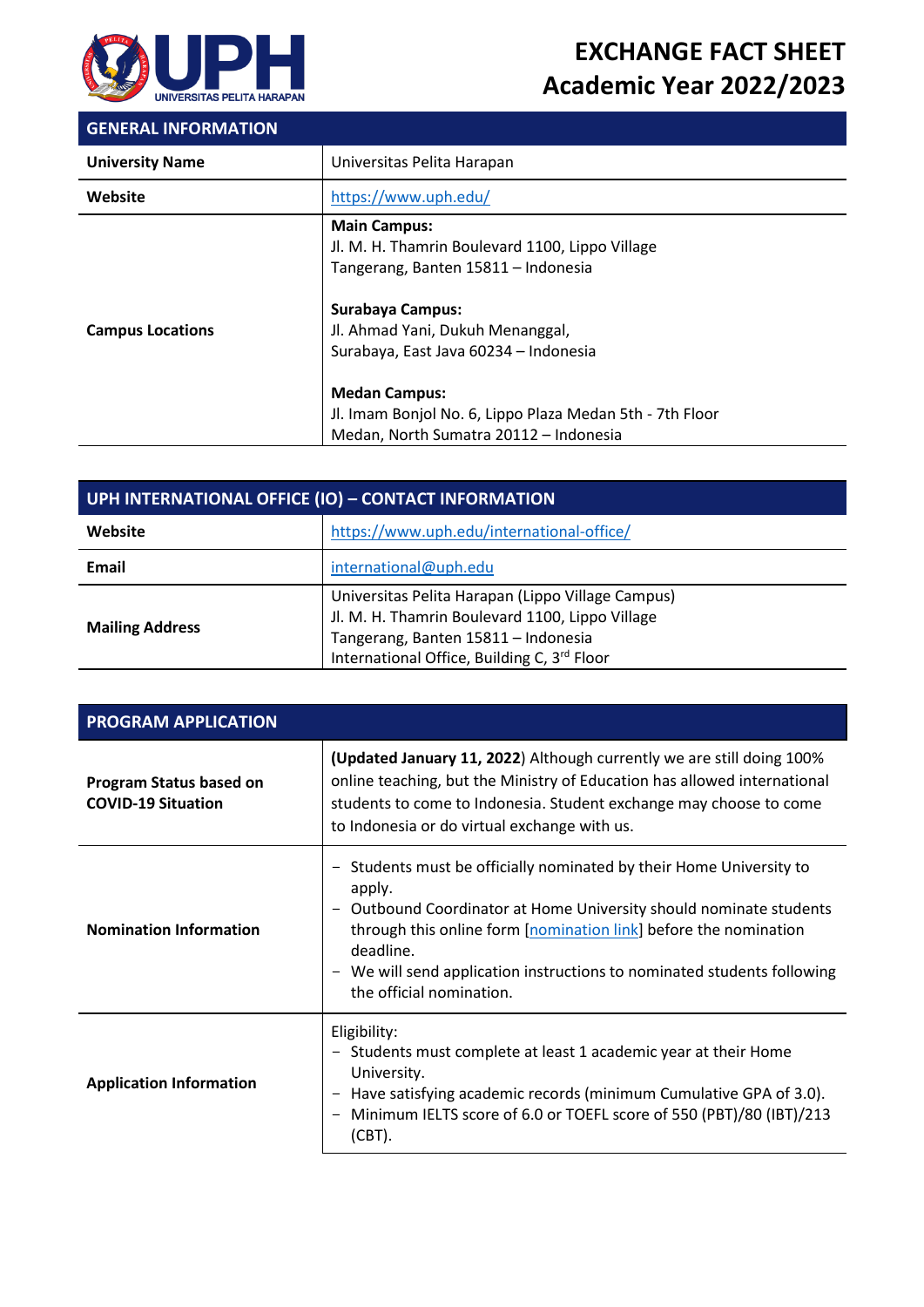

 $\lceil$ 

# **EXCHANGE FACT SHEET Academic Year 2022/2023**

|                           | Students must complete the online application before the deadline.<br>Admission results will be announced within 2-3 weeks after<br>documents submission.<br>- Accepted students will receive an Electronic Acceptance Letter and<br>may proceed with the study permit application.                                                                                                                                                                                                                                                                                                                                                          |
|---------------------------|----------------------------------------------------------------------------------------------------------------------------------------------------------------------------------------------------------------------------------------------------------------------------------------------------------------------------------------------------------------------------------------------------------------------------------------------------------------------------------------------------------------------------------------------------------------------------------------------------------------------------------------------|
| <b>Required Documents</b> | Nominated students are required to complete the Application Form for<br>Inbound Program and send the documents listed below to<br>international@uph.edu:<br>1. Scanned copy of Official Academic Transcript/Academic Records in<br>English<br>2. Recommendation Letter from Home University<br>3. Scanned copy of passport ID page<br>4. Recent photo ID with RED background<br>5. Proof of English Proficiency (TOEFL/IELTS)<br>*Required for non-native English Speaker. Students can upload a<br>statement letter issued by Home University stating that English is the<br>primary language of instruction (for native English speakers). |

| <b>STUDY PERMIT APPLICATION*</b> (not required for virtual/online exchange) |                                                                                                                                                                                                                                                                                                                                                                                                                                                                  |  |
|-----------------------------------------------------------------------------|------------------------------------------------------------------------------------------------------------------------------------------------------------------------------------------------------------------------------------------------------------------------------------------------------------------------------------------------------------------------------------------------------------------------------------------------------------------|--|
| <b>Permit Information</b>                                                   | - All foreign exchange students are required to have a valid study<br>permit (issued by the Ministry of Education)<br>- Students must apply for a study permit based on the study period:<br>6-month study permit for those who apply for 1-semester exchange,<br>1-year study permit for those who apply for a 2-semester exchange.<br>Please read the <b>Study Permit and Visa Guide</b> for more information on<br>the required documents, procedure and etc. |  |

| <b>ACADEMIC CALENDAR</b>          |                             |                                     |
|-----------------------------------|-----------------------------|-------------------------------------|
|                                   | Odd Semester                | : Aug 22 – Dec 09, 2022 (tentative) |
| <b>Study Period</b>               | Even Semester               | : Jan 03 - Apr 28, 2023 (tentative) |
|                                   | <b>Accelerated Semester</b> | : May 22 - Jul 29, 2023 (tentative) |
|                                   | Odd Semester                | : May 23, 2022                      |
| <b>Nomination Deadline</b>        | Even Semester               | : Oct 11, 2022                      |
|                                   | <b>Accelerated Semester</b> | : Feb 27, 2023                      |
|                                   | Odd Semester                | : May 30, 2022                      |
| <b>Application Deadline</b>       | Even Semester               | : Oct 25, 2022                      |
|                                   | <b>Accelerated Semester</b> | : Mar 13, 2023                      |
| <b>Estimated Date of Arrival</b>  | Odd Semester                | : Aug 19, 2022                      |
| (Estimated Quarantine Period: 7-  | Even Semester               | : Dec 30, 2022                      |
| 14 days upon arrival – tentative) | <b>Accelerated Semester</b> | : Mar 10, 2023                      |
|                                   | Odd Semester                | : Aug $22 - 26$ , 2022              |
| Add / Drop Class Period           | Even Semester               | : Jan $03 - 09$ , 2023              |
|                                   | <b>Accelerated Semester</b> | : May 22 - 26, 2023                 |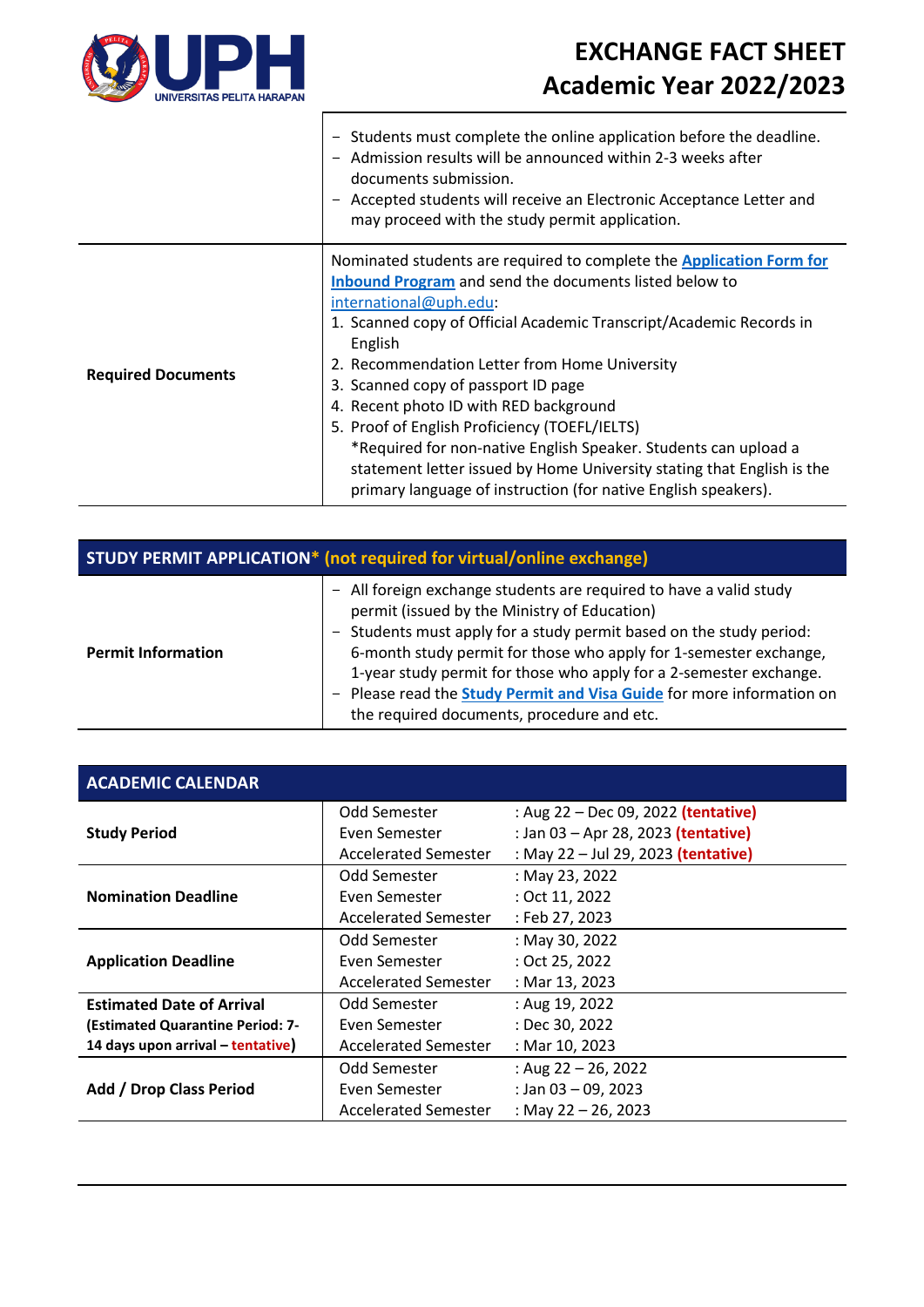

### **ACADEMIC RELATED INFORMATION**

| <b>English-Taught Department</b>  | <b>Main Campus:</b><br>1. Management<br>2. Accounting*<br>3. Law<br>4. Communication Sciences*<br>5. International Relations<br>6. Food Technology<br>7. Hospitality Management<br>*Program availability is subject to change<br><b>Surabaya and Medan Campus:</b><br>1. Management                                                                                                                                                                                                                                                                                                                                                                                                                         |
|-----------------------------------|-------------------------------------------------------------------------------------------------------------------------------------------------------------------------------------------------------------------------------------------------------------------------------------------------------------------------------------------------------------------------------------------------------------------------------------------------------------------------------------------------------------------------------------------------------------------------------------------------------------------------------------------------------------------------------------------------------------|
| <b>Course List and Enrollment</b> | - All offered English-taught course (with class schedule and lecturer<br>details) will be finalized around 1 month before the start of the<br>semester. Before this list is finalized, students can create a study plan<br>with the UPH course list based on Curriculum as reference. Students<br>are suggested to choose 2-3 extra courses in case the class schedule<br>do not match.<br>Courses offered during the Accelerated (Short) Semester are limited.<br>Please kindly take note about this during the subject mapping.<br>Student can change the taken courses during the first week of<br>semester during the add/drop period*<br>*Change of courses after add/drop period will not be allowed. |
| <b>Max. Credits Taken</b>         | UPH students are required to take $19 - 22$ credits per semester. UPH<br>does not limit the amount of courses exchange students can take, so<br>students can choose any courses as long as they do not overlap.                                                                                                                                                                                                                                                                                                                                                                                                                                                                                             |
|                                   |                                                                                                                                                                                                                                                                                                                                                                                                                                                                                                                                                                                                                                                                                                             |

|                           | Range           | Grade |
|---------------------------|-----------------|-------|
|                           | $90,00 - 100$   | A     |
|                           | $85,00 - 89,99$ | А-    |
| <b>UPH Grading System</b> | $80,00 - 84,99$ | $B+$  |
|                           | $75,00 - 79,99$ | B     |
|                           | $70,00 - 74,99$ | $B -$ |
|                           | $65,00 - 69,99$ | $C+$  |
|                           | $60,00 - 64,99$ |       |
|                           | $55,00 - 59,99$ | $C-$  |
|                           | $40,00 - 54,99$ | D     |
|                           | $00,00 - 54,99$ | F     |
|                           |                 |       |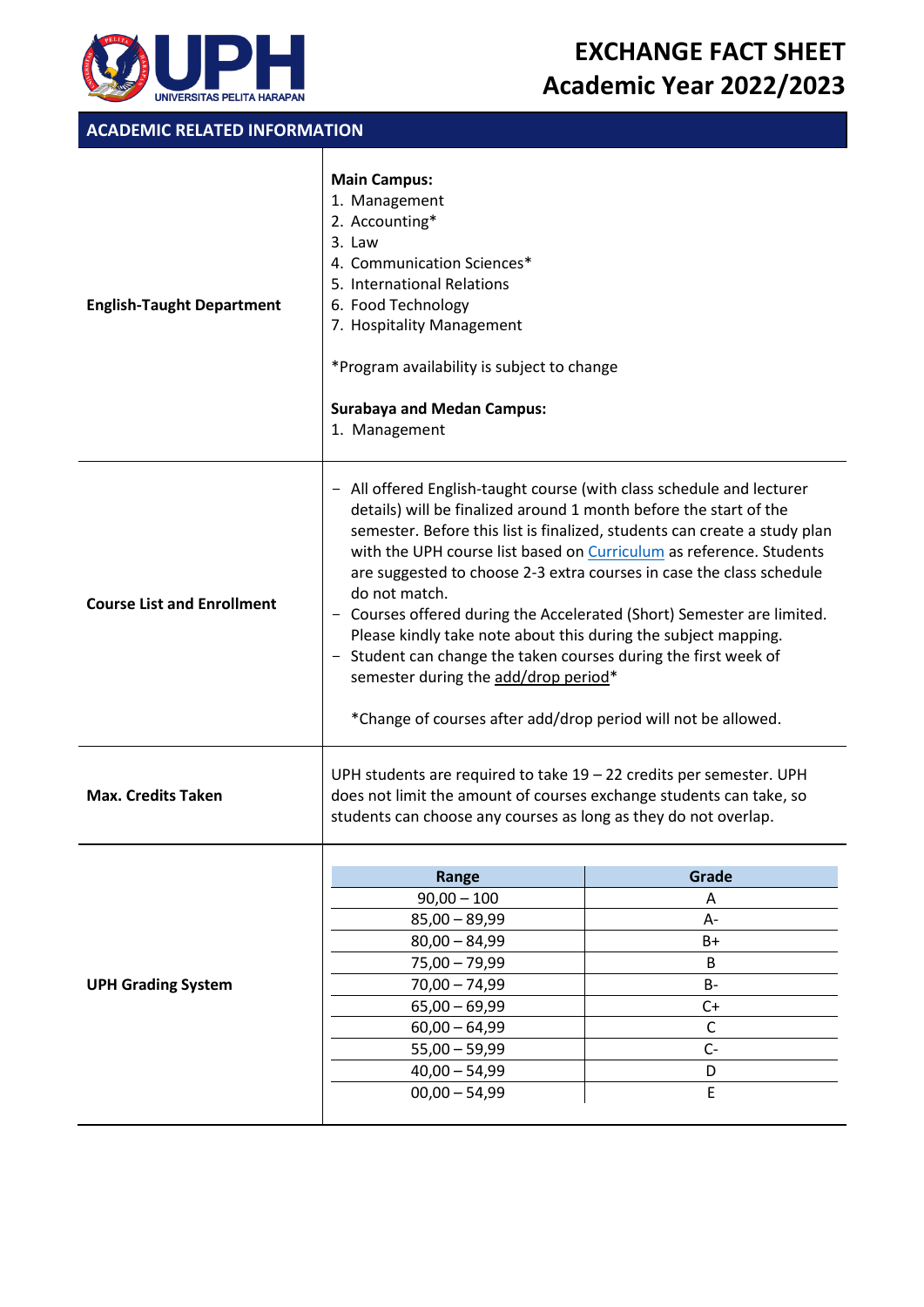

| <b>Academic Transcript Issuance</b> | Academic Transcript will be issued a month after the end of exchange<br>period.<br>UPH International Office will send the scanned copy of the Academic<br>Transcript to the student and Home University coordinator via email.<br>Please let us know if your university requires the hardcopy and we<br>will send the original copy to the university mailing address.<br>Extra copies of the Academic Transcript can be requested by the<br>student with additional fees to the UPH Registrar's Office |
|-------------------------------------|---------------------------------------------------------------------------------------------------------------------------------------------------------------------------------------------------------------------------------------------------------------------------------------------------------------------------------------------------------------------------------------------------------------------------------------------------------------------------------------------------------|
|                                     | (registrar.eservice@uph.edu)                                                                                                                                                                                                                                                                                                                                                                                                                                                                            |

| <b>ARRIVAL AND POST-ARRIVAL INFORMATION</b>              |                                                                                                                                                                                                                                                                                                                      |  |
|----------------------------------------------------------|----------------------------------------------------------------------------------------------------------------------------------------------------------------------------------------------------------------------------------------------------------------------------------------------------------------------|--|
| <b>Mandatory Exchange Students</b><br><b>Orientation</b> | To be determined                                                                                                                                                                                                                                                                                                     |  |
| <b>Arrival and Accommodation</b><br><b>Details</b>       | If student choose to do on-site exchange, students will be required to fill<br>up Arrival and Accommodation Form and submit an e-flight ticket to<br>international@uph.edu.                                                                                                                                          |  |
|                                                          | UPH International Office usually assists exchange students with airport<br>pickup service and finding suitable accommodation upon request.                                                                                                                                                                           |  |
|                                                          | However, due to pandemic, we cannot provide airport pickup service as<br>student must directly undergo a mandatory quarantine upon arrival. As<br>for the assistance to find suitable accommodation is still available upon<br>request.                                                                              |  |
|                                                          | Please contact UPH International Office for inquiries.                                                                                                                                                                                                                                                               |  |
| <b>Post-Arrival Immigration</b><br><b>Process</b>        | Students are required to report to the Immigration 30 days after arrival<br>and continue the next process of stay permit application. On the first day<br>of orientation, students must submit their original passport to UPH<br>International Office and we will help to submit the passport to the<br>Immigration. |  |
|                                                          | Passport will be returned to the student approximately 2 weeks after the<br>submission and students will receive the Limited Stay Permit (ITAS)<br>based on stay period.                                                                                                                                             |  |
| <b>Exit Permit Only (EPO)</b>                            | At the end of study, students must apply for the EPO 10 days before the<br>date of departure from Indonesia to UPH International Office. This is<br>required by the Indonesian government to invalidate the ITAS.                                                                                                    |  |